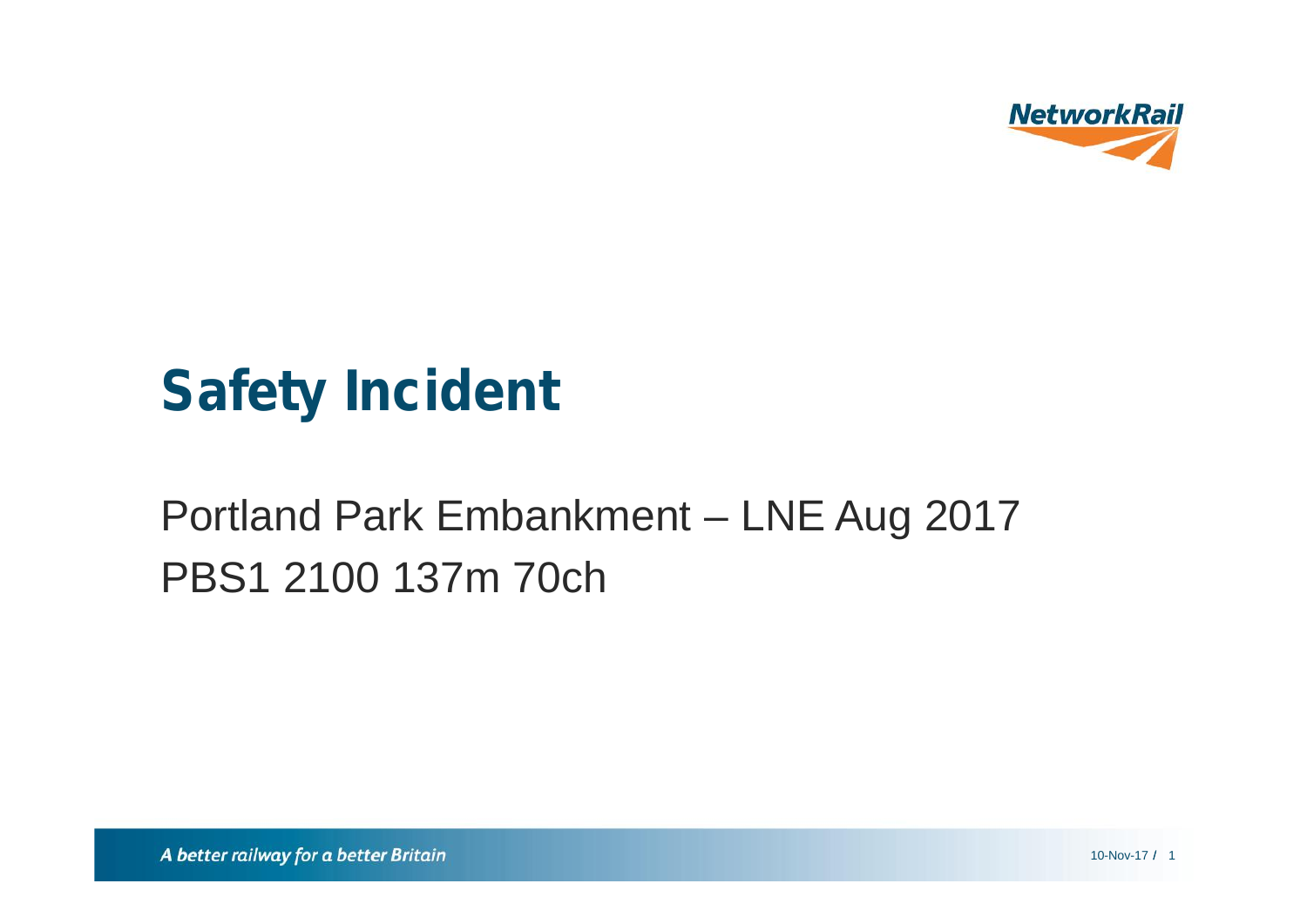## **Level 1: Preliminary Findings**



- Incident occurred at approximately 00:20 on Sunday 8th August 2017 during a possession. Underfoot conditions were wet during falling rain. Visibility less than 200 yards and lighting was by Head Lamp and Hand Torch.
- Member of staff was placing protection and turned to change direction. This action caused him to lose balance, tripping over the cess rail and stumbling down the upper part of the embankment approximately three to four yards.
- The member of staff made an abrupt contact with part of the steel protection cover (from an earthworks monitoring instrument). This caused a laceration to the top of his left ankle just above the boot line. Operative taken to A&E where morphine was administered and the laceration required 11 stitches. Hospital advised of 10 days rest.

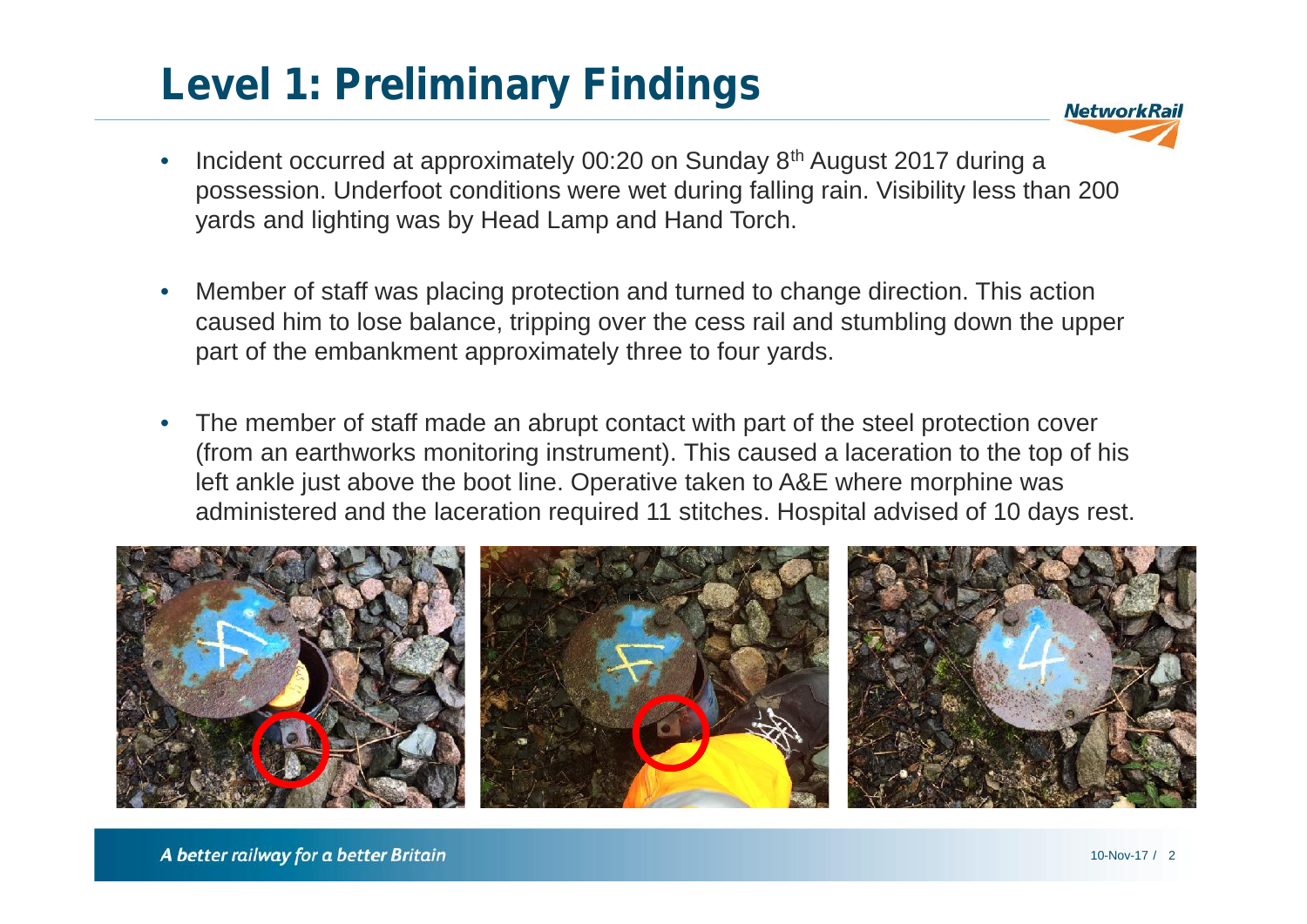#### **Sustained Laceration**

**NetworkRail** 



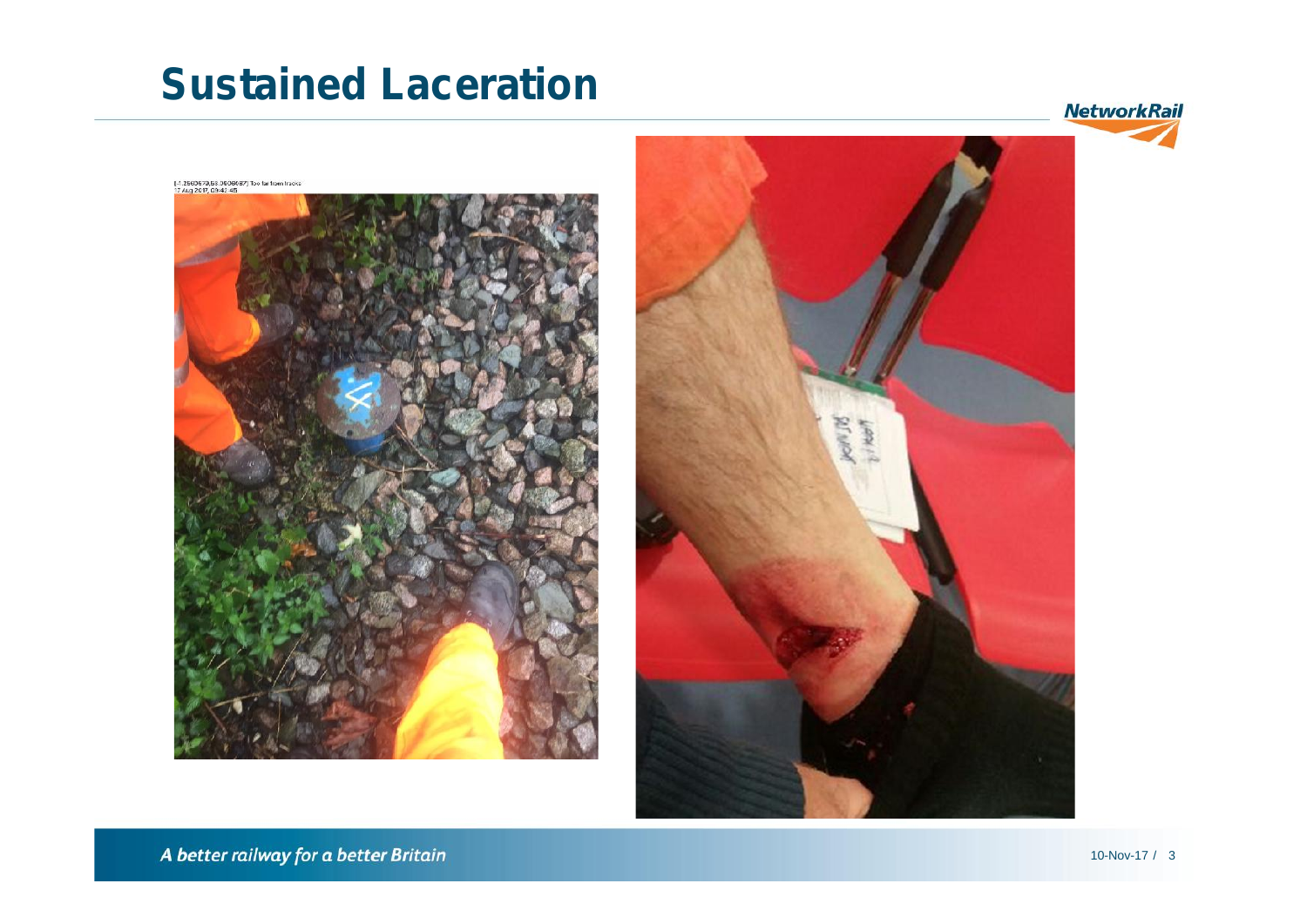## **Further Information**

- Borehole covers installed to protect monitoring hole
- Locations are monitored predominately by manual reading of inclinometer torpedo and data logger (see below)
- Made from steel the top cover plate is held by a welded pin and allows rotation through 360-degrees
- Cover is lockable by using a padlock





- Installed at locations where stability may have been a concern to the RAM Geotech
- Sub-surface well is an asset and needs to be protected even if monitoring is not taking place due to lack of movement
- Standard detail in civil engineering design catalogue, concreted into the ground
- Likely to be in excess of 1000 borehole locations with steel helmet cover

A better railway for a better Britain

**NetworkRail**